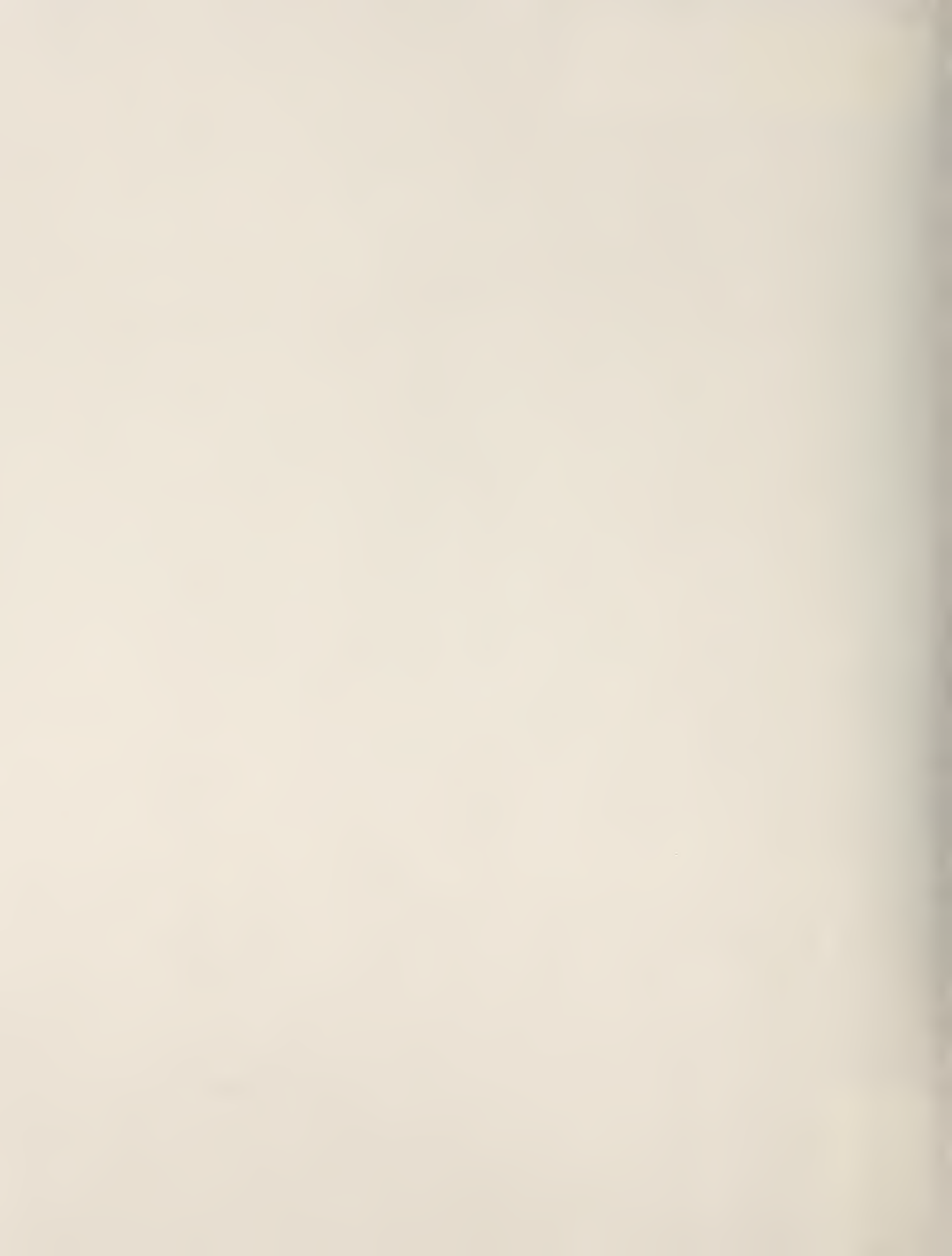### NIST Technical Note 1611

# Fire-Front Propagation Using the Level Set Method

Ronald G. Rehm Randall J. McDermott U.S. Department of Commerce Building and Fire Research Laboratory National Institute of Standards and Technology Gaithersburg, MD 20899-8663

> March 2009 Issued April 2009



U.S. Department of Commerce Gary Locke, Secretary

National Institute of Standards and Technology Patrick D. Gallagher, Deputy Director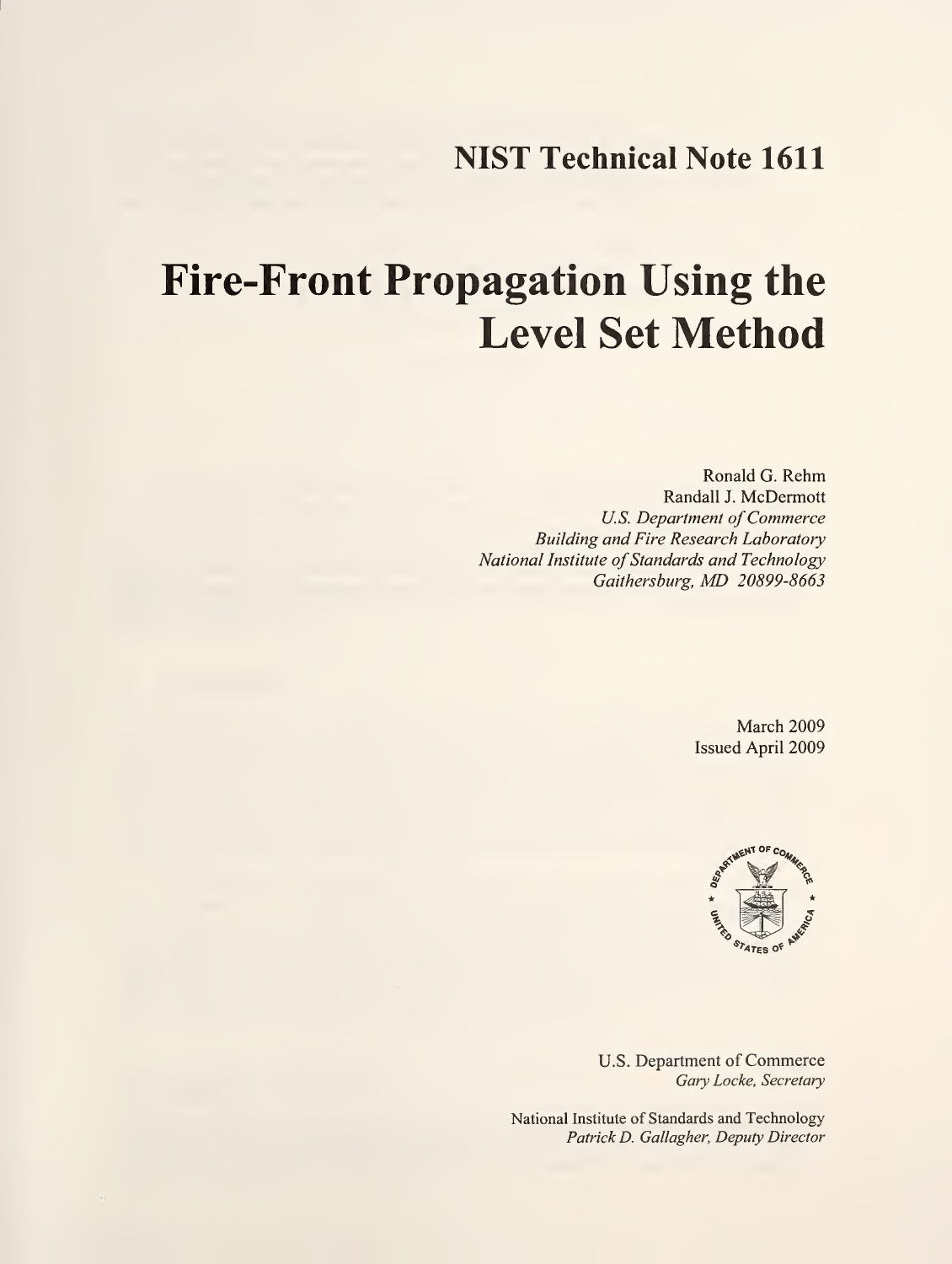Certain commercial entities, equipment, or materials may be identified in this document in order to describe an experimental procedure or concept adequately. Such identification is not intended to imply recommendation or endorsement by the National Institute of Standards and Technology, nor is it intended to imply that the entities, materials, or equipment are necessarily the best available for the purpose.

National Institute of Standards and Technology Technical Note 1611 Natl. Inst. Stand. Technol. Tech. Note 1611, 15 pages (April 2009) CODEN: NSPUE2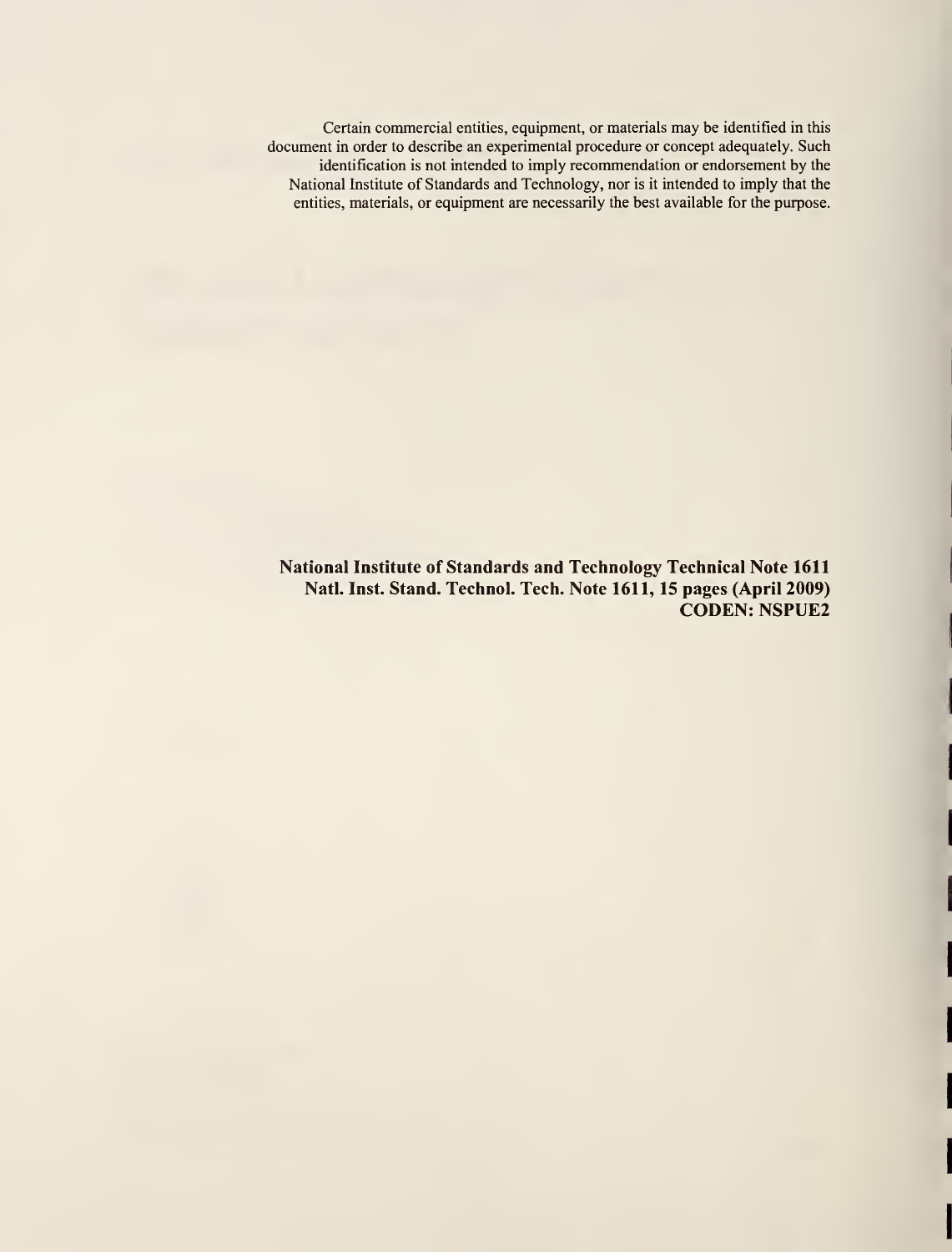### Fire-Front Propagation Using the Level Set Method

Ronald G. Rehm and Randall J. McDermott Building and Fire Research Laboratory National Institute of Standards and Technology Gaithersburg, MD <sup>20899</sup>

March 25, 2009

#### Abstract

Propagation of an outdoor fire front in wildland or in a combination of wildland and structural fuels (the so-called wildland-urban interface or WUI fire), can be modelled as an initial-value problem using either a Lagrangian or an Eulerian description. The equations associated with each description are presented, and the methods used to solve the equations are discussed. Some comparisons between the two methods are also made. The emphasis in this report is on the Eulerian equations and on the level-set numerical method. Earlier studies had presented the Lagrangian formulation, and a method-of-lines solution. Advantages of the Eulerian/level-set method are discussed, and several examples that illustrate these advantages are presented.

#### 1 Introduction

In earlier papers, [l]-[4], mathematical models for the propagation of wind-driven fire fronts in a combination of wildland and structural fuels, i.e., models for Wildland-Urban Interface (WUI) fires, have been presented and discussed. The fire front in the wildland fuel is often treated as a front of zero thickness and is tracked in a Lagrangian description. The initial front is spatially discretized into a set of nodes whose time evolution are determined as the solution of a set of ordinary differential equations (ODEs) by the method-of-lines (MOL). Results for the behavior of the front were reported for wind-blown fires in the presence of single or multiple burning structures on level or uneven terrain, Rehm [2] and Rehm and Mell [4].

The model presented in these papers, [l]-[4], is unique in that it attempts to describe the behavior of wind-blown WUI fires, not just wildland fires. Although Lagrangian models for front propagation in wildland fuels, i.e., wildfires, have been around for a few decades, no one has attempted to extend the methodology to WUI fires. In Section <sup>2</sup> of this report, for comparison, we summarize the Lagrangian formulation and its solution for wind-blown fire-front propagation presented in references [l]-[4]. Then, in Section 3, we present an Eulerian formulation of fire- front propagation and, in Section 4, a solution to these equations by the numerical technique known as the level-set method.

#### 2 Lagrangian Equations

For simplicity in this section, we consider only fire-front propagation in the presence of burning struc tures over level ground (no topography). We follow the formulation presented in the Appendix of Rehm [2]. The governing equations are the ordinary differential equations (ODEs) describing the propagation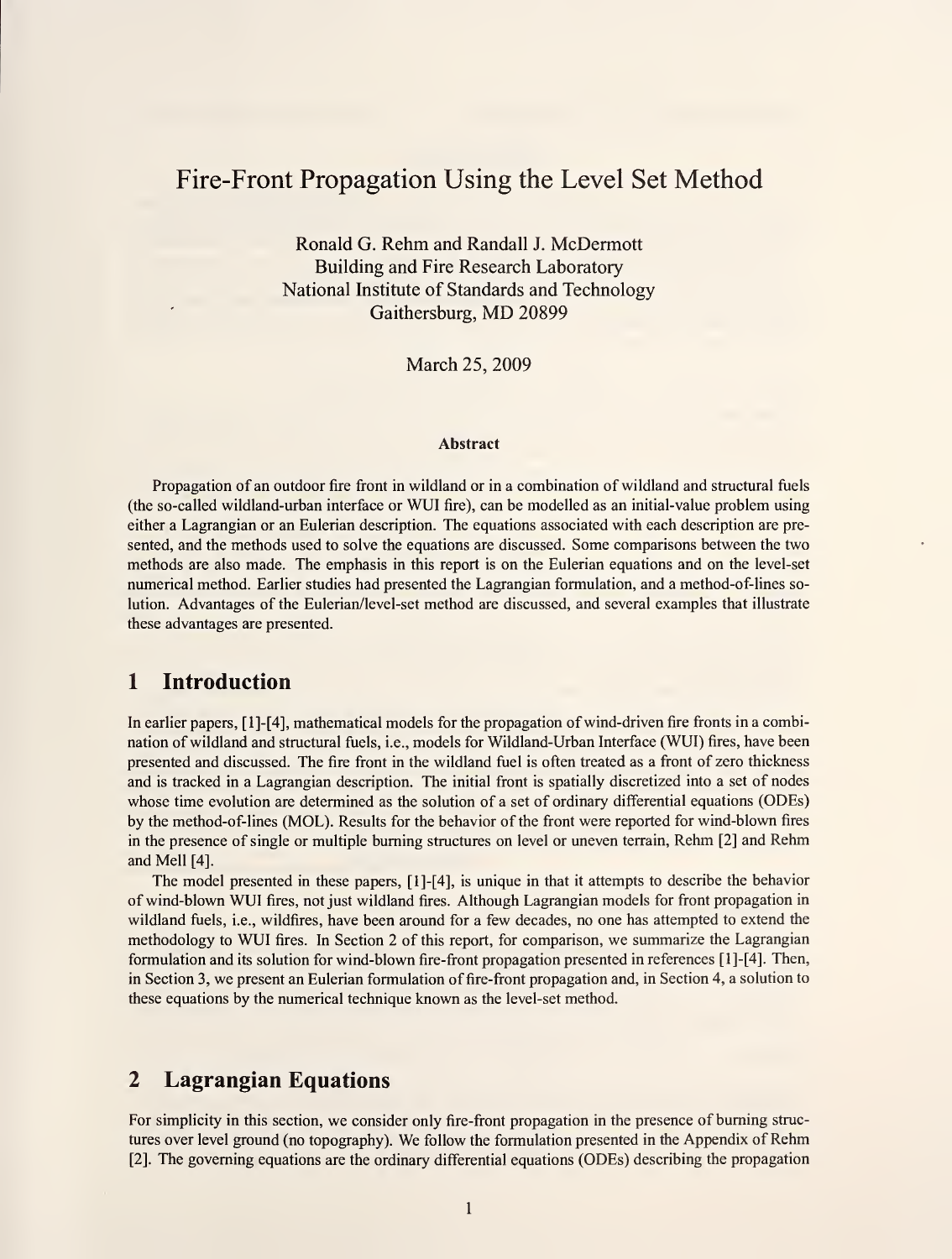of an element of the fire front in the horizontal plane:

(1) 
$$
\frac{d\vec{R}}{dt} = (\vec{U} \cdot \vec{n})\vec{n}
$$

The equations are given in vector form  $\vec{R} = x\vec{i}_x + y\vec{i}_y$ , where  $\vec{i}_x$ ,  $\vec{i}_y$  are unit vectors in the x and y directions.  $\vec{U} = U_x \vec{i}_x + U_y \vec{i}_y$  is the spread rate (or the rate of spread (ROS) vector in m/s) of the fire front at the location  $(x, y)$ , and  $n_x, n_y$  are the components of the unit normal to the fire front directed toward the unburnt fuel.

At each point, the fire front is advanced in the direction normal to the front at a speed determined by the local ROS for the fire. This ROS, in turn, can depend on several variables including the total wind speed at that location. Let  $\vec{V} = V_x \vec{i}_x + V_y \vec{i}_y$  be the total wind velocity at a specified height. Assume that the linear relation for Australian grass, Cheney et al [9], given below, is valid for the normal ROS and the local normal wind velocity:

$$
U_n = \tilde{r}_0(1 + c_f V_n)
$$

where  $U_n = \vec{U} \cdot \vec{n}$  and  $V_n = \vec{V} \cdot \vec{n}$  with  $\tilde{r}_0 = 0.165$  m/s and  $c_f = 3.24s/m$ . Then

(2) 
$$
\frac{d\vec{R}}{dt} = \tilde{r}_0 (1 + c_f \vec{V} \cdot \vec{n}) \vec{n}
$$

If the fire front curve at any specified time t is described by the vector function  $(x(s,t),y(s,t))$ , where s is a parameter specifying the curve, then, the unit tangent vector can be written as

(3) 
$$
\vec{\tau} \equiv \frac{1}{|\nabla \phi|} \left( \frac{\partial x}{\partial s} \vec{i}_x + \frac{\partial y}{\partial s} \vec{i}_y \right)
$$

where  $|\nabla \phi| = \sqrt{(\partial x/\partial s)^2 + (\partial y/\partial s)^2}$ . The unit normal vector is

(4) 
$$
\vec{n} \equiv \frac{1}{|\nabla \phi|} \left( -\frac{\partial y}{\partial s} \vec{i}_x + \frac{\partial x}{\partial s} \vec{i}_y \right)
$$

In component form, the equations can be written

(5) 
$$
\frac{dx}{dt} = U_n n_x
$$

$$
\frac{dy}{dt} = U_n n_y
$$

where

$$
U_n \equiv \tilde{r}_0 \left( 1 + c_f \frac{(-\partial y/\partial s) V_x + (\partial x/\partial s) V_y}{\sqrt{(\partial x/\partial s)^2 + (\partial y/\partial s)^2}} \right)
$$

#### 3 Eulerian Equations

At this point, we turn to the development of the equations for the front propagation in Eulerian form. As in the book of Sethian [5], assume that the front is defined by the contour  $\phi(x,y,t) = 0$  of the front function  $\phi$ . Let  $U_x, U_y$  be the components of the spread velocity normal to the front,  $\vec{U} = U_x \vec{i}_x + U_y \vec{i}_y$ .

If, as above, we take the parameter s to be the distance along the surface  $\phi(x, y, t) = 0$  from a specified point along the front, then

(6) 
$$
\left(\frac{\partial \phi}{\partial x}\right) \frac{dx}{ds} + \left(\frac{\partial \phi}{\partial y}\right) \frac{dy}{ds} = 0
$$

so that  $\frac{dx}{ds} \approx -\frac{\partial \phi}{\partial y}$  and  $\frac{dy}{ds} \approx \frac{\partial \phi}{\partial x}$ . Then, the unit tangent vector can be written

(7) 
$$
\vec{\tau} = \frac{1}{|\nabla \phi|} \left( -\frac{\partial \phi}{\partial y} \vec{i}_x + \frac{\partial \phi}{\partial x} \vec{i}_y \right)
$$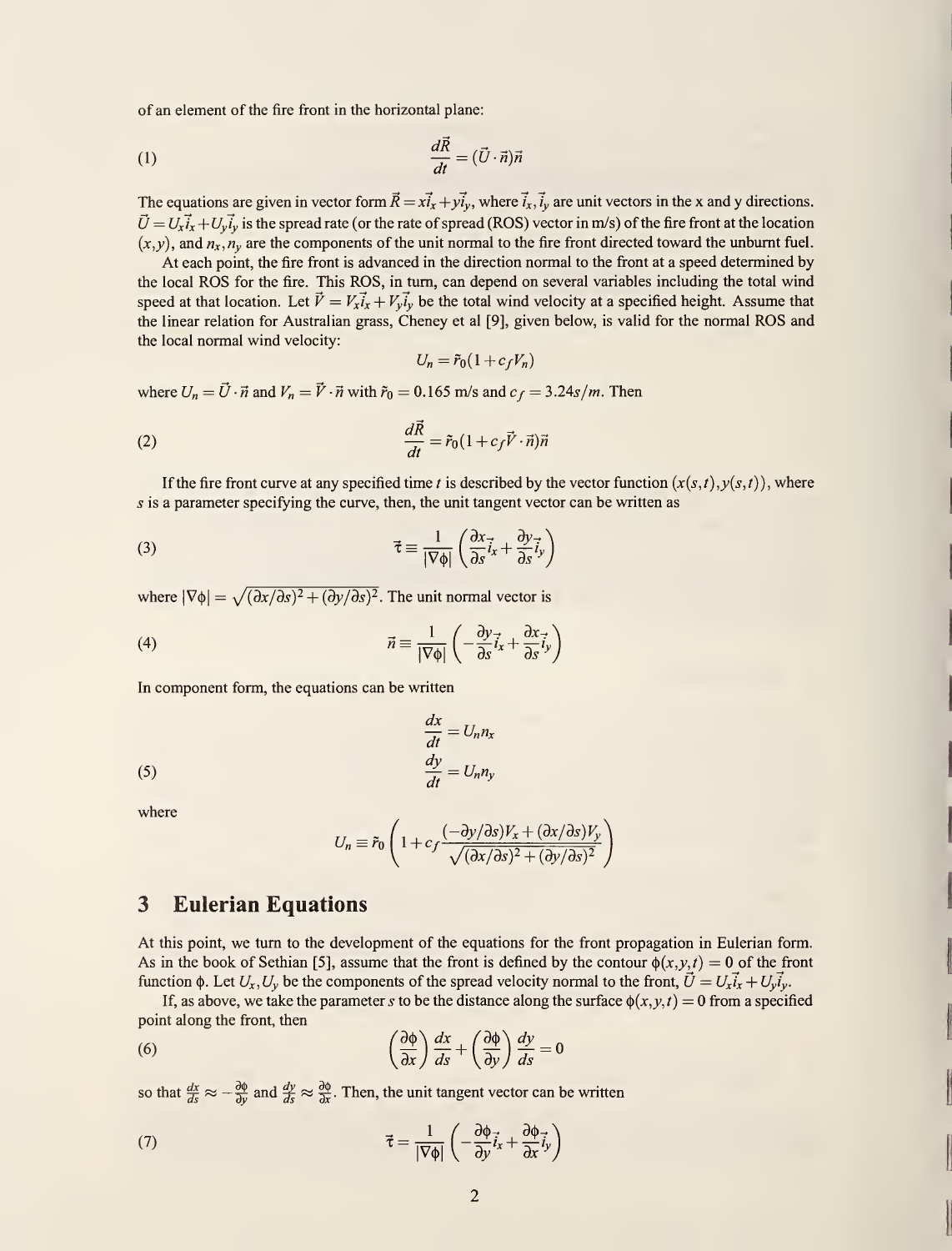while the unit normal vector becomes

(8) 
$$
\vec{n} = \frac{1}{|\nabla \phi|} \left( \frac{\partial \phi}{\partial x} \vec{i}_x + \frac{\partial \phi}{\partial y} \vec{i}_y \right)
$$

where  $|\nabla \phi| = \sqrt{(\partial \phi / \partial x)^2 + (\partial \phi / \partial y)^2}$ .

Write out the complete Eulerian equations:

(9) 
$$
\frac{\partial \phi}{\partial t} + U_x \frac{\partial \phi}{\partial x} + U_y \frac{\partial \phi}{\partial y} = 0
$$

where

(10) 
$$
U_x = \tilde{r}_0 (1 + c_f \vec{V} \cdot \vec{n}) n_x \equiv f(|\vec{V}|, \vec{V} \cdot \vec{n}/|\vec{V}|) n_x,
$$

$$
U_y = \tilde{r}_0 (1 + c_f \vec{V} \cdot \vec{n}) n_y \equiv f(|\vec{V}|, \vec{V} \cdot \vec{n}/|\vec{V}|) n_y.
$$

The spread vector,  $(U_x, U_y)$ , is normal to the fire front and has a magnitude equal to the "speed function" defined by Wolff and Fendell [6], For the examples shown below, the speed function is taken to be  $\tilde{r}_0(1+c_f\vec{V}\cdot\vec{n})$ . Generally, the speed function depends upon the wind speed  $|\vec{V}|$  and the angle  $\theta$  between the normal to the front and the wind velocity:  $\vec{V} \cdot \vec{n}/|\vec{V}| \equiv \cos\theta$ .

#### 4 Level Set Numerical Method

In this section we present our method for solving the level set equation (9). The method is generally second-order in space and time but uses flux limiting schemes to preserve monotonicity of the scalar field.

The 2D spatial domain is  $L_x \times L_y$  with uniform grid spacings  $\Delta x$  and  $\Delta y$  in the x and y directions, respectively. The scalar  $\phi(i\Delta x, j\Delta y, n\Delta t)$  and the speed function (i.e. rate of spread)  $\vec{U}(i\Delta x, j\Delta y, n\Delta t)$  are node centered:  $i = 0:N_x$ ,  $j = 0:N_y$ , *n* is time step index. No flux, or zero gradient, boundary conditions are applied along each of the boundaries. The initial condition for  $\phi$  is arbitrary, except that there must be some initial curve or curves representing the fire front initially for which  $\phi(x, y, t = 0) = 0$ .

In general, the speed function depends on the scalar gradient at the node location. However, to preserve monotonicity of the scalar field, the scalar gradient is obtained from a flux limiter which is based on the speed function. We avoid this circular problem by computing the speed function using <sup>a</sup> scalar gradient obtained from a central difference (no limiter). This speed function is then used in the PDE and also in determining the limited scalar gradient for the PDE. The basic steps of the numerical procedure are as follows:

Step 1: Given the scalar field at time  $t^n$ , the first step in the numerical procedure is to compute the node-centered scalar gradient by a central difference,

(11) 
$$
\left(\frac{\delta\phi}{\delta x}\right)_{i,j}^n = \frac{\phi_{i+1,j}^n - \phi_{i-1,j}^n}{2\Delta x},
$$

(12) 
$$
\left(\frac{\delta\phi}{\delta y}\right)_{i,j}^n = \frac{\phi_{i,j+1}^n - \phi_{i,j-1}^n}{2\Delta y},
$$

where  $\delta/\delta x$ , for example, represents the numerical approximation to the partial derivative. In what follows we will drop the time stamp until discussion of the time integration scheme.

Step 2: Use the differences obtained in Step <sup>1</sup> to determine the fire front unit normal vector (8) and compute the speed function via (10).

Step 3: Given the front velocity at each node from Step 2,  $\vec{U}_{i,j}^n$ , determine the monotonicity preserving scalar gradient for the PDE. The limiter scheme choices in our level set code (in order of increasing accuracy) are: (1) first-order upwinding, (2) minmod, and (3) Superbee [10]. As an example of how the flux limiter is implemented, consider the computation of the limited scalar gradient in the x direction.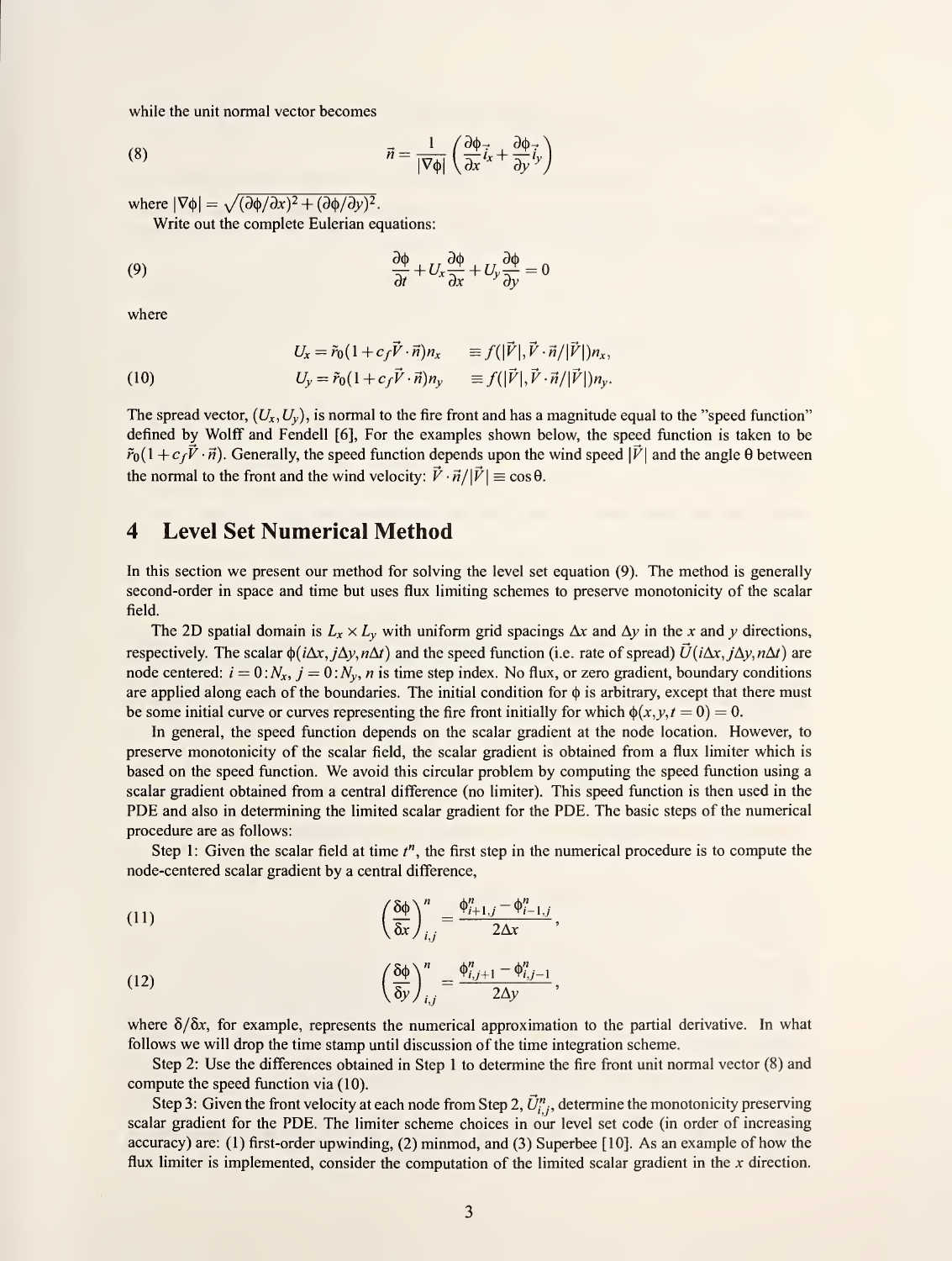We imagine a cell of width  $\Delta x$  centered at the node location. The gradient is determined from a central difference of the scalar face values for the cell,

(13) 
$$
\frac{\delta \phi}{\delta x} = \frac{\phi_{east} - \phi_{west}}{\Delta x}.
$$

The scalar face values are determined from the flux limiter scheme. In this example, let us compute the value for the east face  $(i + \frac{1}{2})$  and assume that  $U_x > 0$ . In the limiter scheme, the first step is to compute the local and upwind data variations,

$$
\Delta_{loc} = \phi_{i+1,j} - \phi_{i,j},
$$

(15) 
$$
\Delta_{up} = \phi_{i,j} - \phi_{i-1,j}.
$$

These values are used to form the local data ratio,

$$
r = \frac{\Delta_{up}}{\Delta_{loc}}.
$$

In practice, we set  $r = 0$  if  $\Delta_{loc} = 0$ . The face value is now simply determined from

(17) 
$$
\phi_{east} = \phi_{i,j} + \frac{1}{2} B(\phi_{i+1,j} - \phi_{i,j}),
$$

where  $B$  is the flux limiter function evaluated from one of the following, Toro [10]:

(18) 
$$
B(r) = 0
$$
 first-order upwinding,  
\n
$$
B(r) = \max(0, \min(1, r))
$$
minmod,  
\n
$$
B(r) = \max(0, \min(2r, 1), \min(r, 2))
$$
Superbee.

Note that when  $B = 1$ , the scheme recovers second-order central differencing.

Step 4: Time integration. We have now discussed all the details associated with computing the right hand side (RHS) of the scalar partial differential equation (PDE). To advance the field in time, we use a second-order Runge-Kutta scheme, Gottlieb [11]. This scheme is simply a linear combination of two Forward Euler steps. Let  $F(\phi) = \vec{U} \cdot \nabla \phi$  denote the advective terms of the PDE obtained via Steps 2 and 3 above;  $\overline{V}$  denotes the limited discrete gradient operator. The time integration proceeds as follows:

(19) 
$$
\begin{array}{rcl}\n\phi_{i,j}^* & = & \phi_{i,j}^n - \Delta t F_{i,j}(\phi^n), \\
\phi_{i,j}^{n+1} & = & \frac{1}{2} \phi_{i,j}^n + \frac{1}{2} \left( \phi_{i,j}^* - \Delta t F_{i,j}(\phi^*) \right).\n\end{array}
$$

The fire front is obtained from the zero level crossing of the scalar field. In Matlab this level set is easily visualized using the contour utility.

#### 5 Initial Results using the Level-Set Method

The speed function  $\tilde{f}(V, \theta)$  and the assumption that the front moves normal to itself into the unburned fuel determine how the fire front will propagate, Sethian [5], Fendell and Wolff [6], and Rehm and Mell [4]. A general form for the speed function has been suggested by Fendell and Wolff [6]. It appears that the speed function can be specified by three measurements: (1) the head-fire speed (measured in the direction of the wind), (2) the flank speed (measured in the cross-wind direction), and (3) the tail speed (measured opposite to the wind speed). However, neither the form nor the parameters used in this form are established generally for wildland fires, in large part because the field measurements are difficult to make. Earlier studies, Rehm [2] and Rehm and Mell [4], used <sup>a</sup> speed function appropriate for Australian grass fires  $\tilde{r}_0(1 + c_f \vec{V} \cdot \vec{n})$ , since both the form and the parameters were found by Cheney et al. [9] to match reasonably well field measurements. Some results reported here use this speed function for the simulations, while others use a simplified version of the more general speed function of Fendell and colleagues  $[6]$ ,  $[7]$ .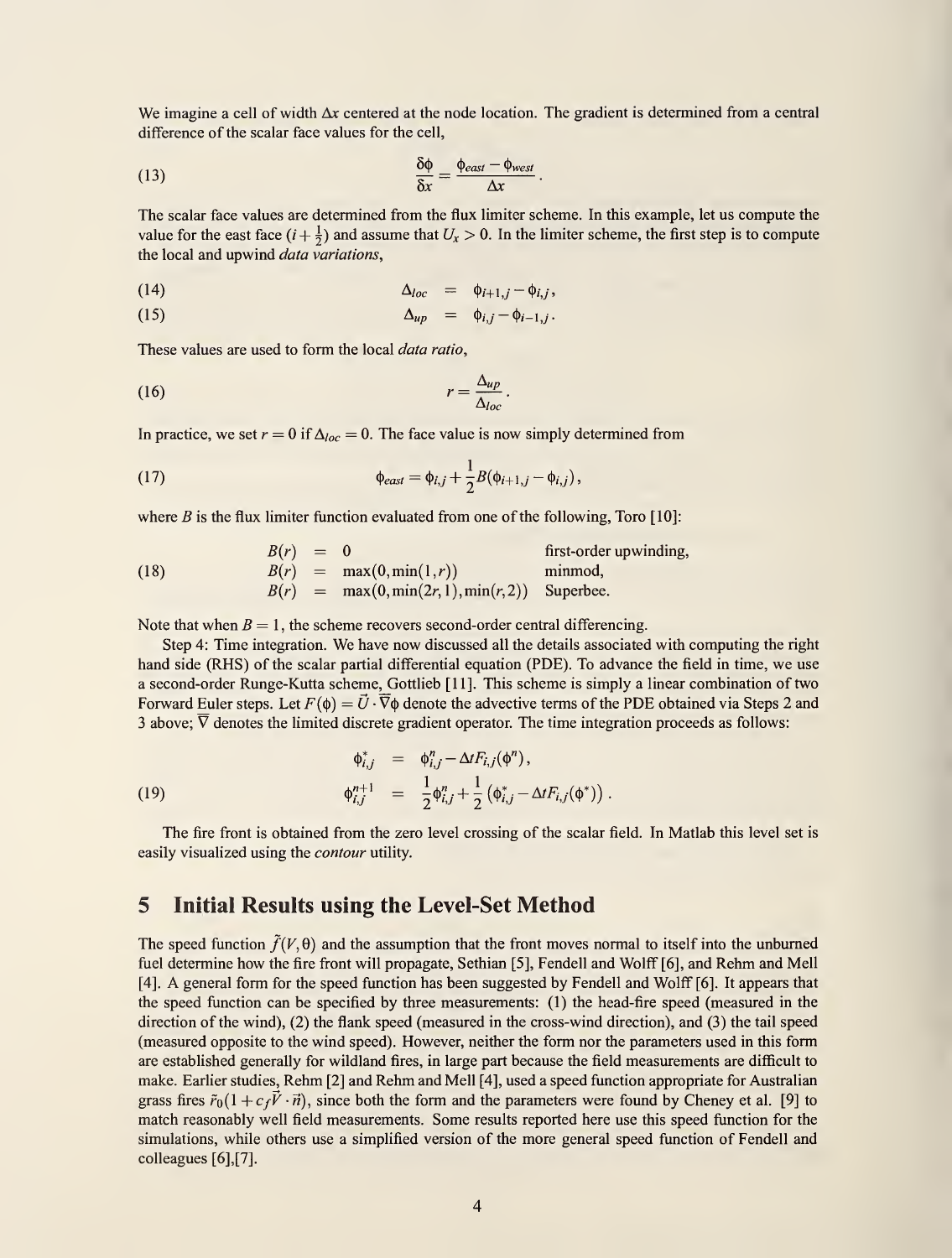The two speed functions used in the simulations below are:

(20) 
$$
\tilde{f}(V,\theta) = \tilde{r}_0(1 + c_f \vec{V} \cdot \vec{n}),
$$

and the simplified speed function of Mallet et al [7], expressed in our notation as:

(21) 
$$
\tilde{f}(V,\theta) = \tilde{r}_0(1 + c_f\sqrt{V}\cos^n\theta) \qquad |\theta| \le \pi/2, \n\tilde{f}(V,\theta) = \tilde{r}_0(\alpha + (1-\alpha)\sin\theta) \qquad \pi/2 < |\theta| \le \pi.
$$

Here, n and  $\alpha$  are parameters, taken to be  $n = 1.5$  and  $\alpha = 0.5$  for the simulations shown in Figures 1 and 2. The remaining simulations, shown in Figures 3, 4 and 5, used the speed function given in Eq. (20).

We now discuss some simulations that were carried out to compare the Lagrangian and Eulerian methodologies. The initial comparison was for the trivial case of a straight-line front in a wind blowing perpendicular to the front with periodic boundary conditions in the cross-wind direction. The spread function was for Australian grass, Eq.(20), with a wind speed of 3 m/s. For the Lagrangian formulation with the MOL solution procedure, the propagation speed was found to agree with the value calculated from Eq. (20) to within one tenth of one percent, whereas the Eulerian/level-set method was found to agree with the value calculated by Eq. (18) to approximately 3.5 per cent ( $N_x = N_y = 30$ ) and 3 percent  $(N_x = N_y = 40)$ .

Figures <sup>1</sup>and 2 below show comparisons between the two methods for the simulation of fire front propagation for a nontrivial case, an initially circular fire front blown by a uniform wind of  $3 \text{ m/s}$  in the ydirection. The initial front is taken to have a radius of 10 m, centered at  $x = 0, y = 50$ . The speed function given in (21) with  $\tilde{r}_0 = 0.165m/s$ ,  $c_f = 3.24s/m$ ,  $n = 1.5$ ,  $\alpha = 0.5$ , is used. In Figure 1, the front is shown at five equal time intervals 6s apart. The Eulerian formulation, using the level set solution method, is shown on the left; at each time, the zero contour is obtained by interpolation from the Eulerian solution. For comparison, the Lagrangian formulation using the method of lines solution of the same problem is shown on the right. For this method, successive Lagrangian nodes have simply been joined by straight lines; therefore, the fire front in the windward direction gradually loses its smooth appearance as time increases. (A second or higher order interpolation of the front between Lagrangian nodes would provide a smoother contour with better visual agreement.)

Each simulation requires the selection of several parameters to carry out the simulation. For example, the Eulerian formulation requires the simulation domain to be discretized in both the x- and the ydirections, and boundary conditions along each of the edges of this domain must be specified. For the case shown in Figures 1 and 2, a domain 100 m on a side  $(L_x = L_y = 100 \text{ m with } 0 \le y \le L_y, -L_x/2 \le$  $x \leq L_x/2$ ) was considered, with the discretization being 30 nodes ( $N_x = N_y = 30$ ) in each direction. Alternately, the Lagrangian formulation requires that the initial fire front be discretized periodically along its circumference. For the case shown in Figures <sup>1</sup> and 2, 120 nodes were used along the circumference.

Variation of any of the parameters noted above can cause significant differences in the simulations, making detailed comparisons between simulation results, as well as simulation efficiencies, difficult. All simulations were carried out using Mathematica [8]. The simulations for a given resolution using the level set method generally required more cpu time than did the MOL solutions with comparable resolution. However, the parameters for each type of simulation were not varied systematically to determine cpu time dependencies. Also, we did not attempt to determine the expected cpu time differences between the two methodologies.

In Figure 2, the fire fronts from each simulation are compared directly. In the first frame of Figure 2, the initial fire fronts are shown together, while the second compares the fronts after 6 s, the third frame after 12 s, etc. (Note that the fire fronts contours obtained from each simulation have not been smoothed.) As a reference, during the 30 <sup>s</sup> of simulation time, the head velocity is expected to be <sup>1</sup> .09 m/s, for a wind speed of 3 m/s. After 30 s, the head of the fire should be at  $x = 0, y = 92.7$  m. The level-set simulation determines the head location to be at  $y = 93.9$  m while the Lagrangian, MOL simulation, determines the head location to be at  $y = 92.0$  m. Both simulations seem to do a reasonable job quantitatively of determining the fire head location.

In the next two figures, capabilities touted by the advocates of the level-set methodology are illustrated. The merger of two fire fronts is illustrated in Figure 3, and in Figure 4, fronts are shown spreading to form an island or pocket of unburned fuel, that is subsequently consumed. Figure 3 shows four frames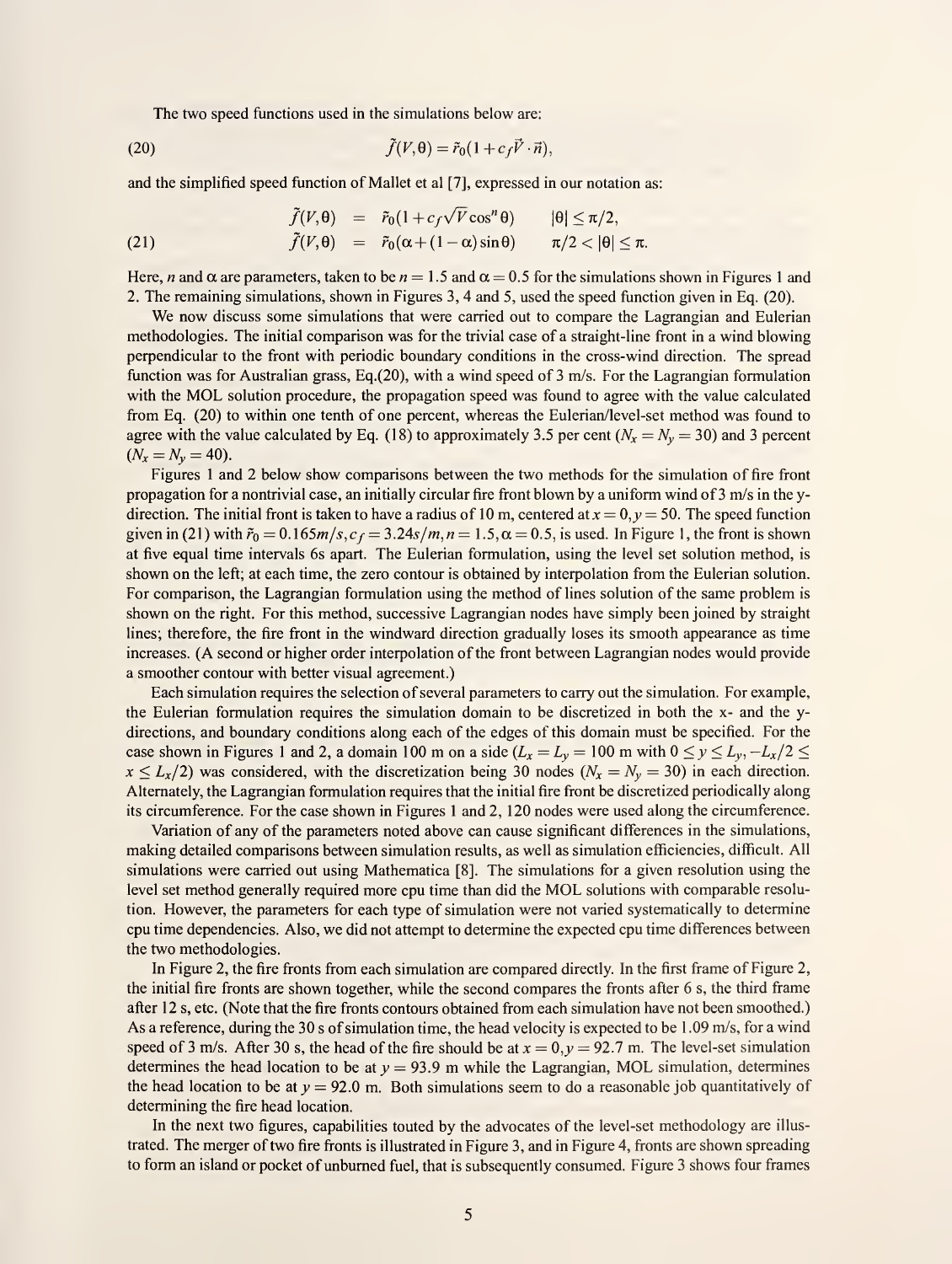from a level-set simulation of the merger of two fire fronts, one a straight-line front progressing in the positive y-direction, and the other generated by a growing spot fire ahead of the straight-line front. Figure 4 shows four frames from a level-set simulation of the merger of three fire fronts, producing an island or a pocket of unburned fuel, which is subsequently consumed.

The ability to qualitatively describe each of these situations arises naturally from the LSM and is generally regarded as great advantage of the method. Although the behavior of the resulting fronts seems physically realistic, there is no assurance that this appealing qualitative behavior is in fact quantitatively correct. Furthermore, there is little prospect for quantitative evaluation of the behavior.

On the other hand, in the Lagrangian formulation, an algorithm that specifies either <sup>a</sup> front merger or the development of a fuel pocket behind a front under a variety of conditions is a daunting conceptual and programming task. To our knowledge, no physical description of a fire-front merger exists, nor do measurements of the phenomenon, for example. Furthermore, even if there were a valid theoretical description of the phenomena, programming the behavior of complex mergings of fronts would be tedious.

Finally, in Figure 5, a line fire front is generated from the merger of three initial circular fires that have been allowed to propagate under the influence of a 3 m/s ambient wind in the y-direction. Each initially circular front grows preferentially in the y-direction (head direction), but also grows in the x- or flank direction until the three separate fronts merge into a single, scalloped front. As noted before, the difference between the head and flank ROS is dependent upon the speed function used in the simulation.

#### 6 Discussion\*

Equation (9) determines the advance with time of the function  $\phi(x, y, t)$ , whose level set  $\phi = 0$ , represents the fire front. Note that the only quantity that has physical meaning is the location of the curve  $\phi(x, y, t)$  = 0. This fact underlies both the attractiveness of the level set approach and the issues discussed below.

In order to solve this equation on a finite domain, boundary conditions must be specified. Moreover, the solution obtained *must* depend at least to some degree on the boundary conditions chosen. However, since the function  $\phi$  has no meaning away from the front, the boundary conditions chosen cannot be justified by appeal to physical principles related to fire dynamics. In sufficiently simple situations, solutions obtained using this technique can be compared with those obtained by directly tracking the location of the front (the "Lagrangian" technique) as discussed above. Agreement between the two approaches is then offered as evidence of the correctness of the level set technique, as done in the previous section of this report. However, there is no guarantee that boundary conditions that work for a single isolated fire front are necessarily correct in more complex situations.

Another uncertainty arises when the solution obtained describes the merging and creation of "islands" of unburned fuel, as shown in the examples above. The fact that solutions of this type can be readily obtained using level set techniques is often cited as an indication of the superiority of the method. This may be true, but it rests on the assumption that the merging process, where the direction normal to the front is essentially undefined, is correctly described. Since front tracking models are by definition undefined in such regions, this conclusion can only be justified if an analysis based on a more complete, physically based model can be analyzed in some asymptotic limit to produce a similar result. This does not seem to have been done for fire fronts. Such an analysis would doubtless be difficult to perform, since it is far from clear what more detailed model should be employed as the starting point for any such study.

At this point in time, a reasonable assessment would be that front tracking and level set approaches result in two different models. For sufficiently simple scenarios, they are equivalent. However, the level set approach clearly offers much greater generality than front tracking. In the absence of definitive analytical or experimental data, this would clearly be the preferred approach, once the role of boundary conditions has been properly addressed. It may well be that by choosing a sufficiently large computational domain, the issue of boundary conditions can be finessed. If so, then the level set model can stand on its own as a simplified physics based approach for fire spread over larger domains.

\* This discussion of the level set approach was prepared by Dr. Howard R. Baum.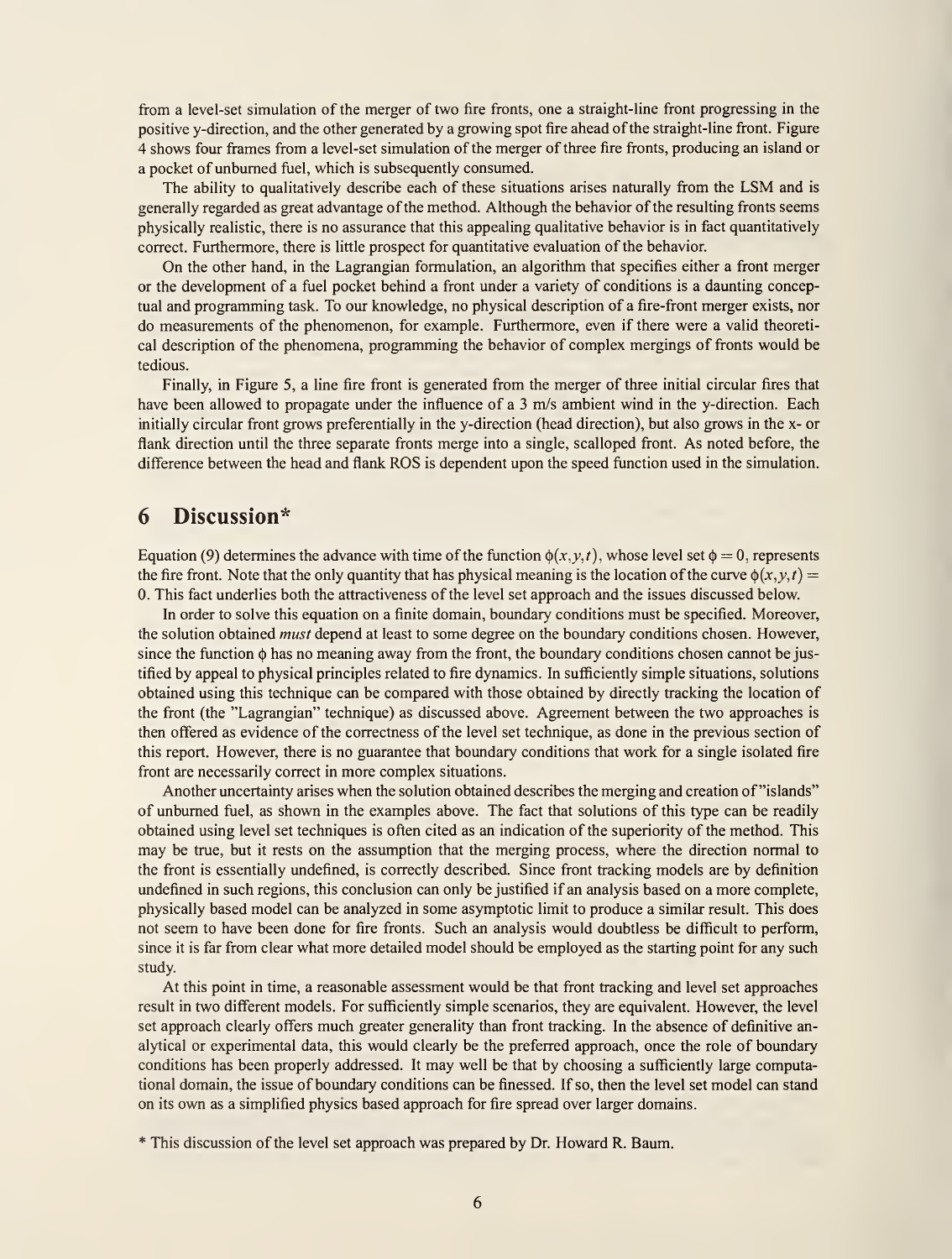#### References

- 1. R.G. Rehm and D.D. Evans, "Physics Based Modeling of Wildland Urban Interface Fires," in "Remote Sensing and Modeling Applications to Wildland Fires," a volume Edited by John Qu in Springer's Geosciences Series. To appear 2009.
- 2. Rehm, Ronald G., "The Effects of Winds from Burning Structures on Ground-Fire Propagation at the Wildland-Urban Interface," Combustion Theory and Modelling, Volume 12, Issue 3, 2008, Pages 477-496.
- 3. Mell, William E., Samuel L. Manzello, Alexander Maranghides and Ronald G. Rehm,"Wildand-Urban-Interface Fires: Overview and Research Needs," International Journal of Wildland Fire. Invited paper, under review.
- 4. Rehm, Ronald G. and William (Ruddy) Mell, "A Simple Model for Wind Effects of Burning Structures and Topography on WUI Surface-Fire Propagation," accepted for publication in the International Journal of Wildland Fire.
- 5. Sethian, J.A., Level Set Methods and Fast Marching Methods: Evolving Interfaces in Computational Geometry, Fluid Dynamics, Computer Vision, and Material Science, Cambridge Monographs on Applied and Computational Mathematics, Cambridge University Press, 1999.
- 6. Fendell, F.E. and M.F. Wolff, (200 l)"Wind-Aided Fire Spread, Forest Fires, Behavior and Ecological Effects," Edward A. Johnson and Kiyoko Miyanishi (eds) Chapter 6, pp171-223.
- 7. Mallet, V, D.E. Keyes and F.E. Fendell, (14 October 2007) "Modeling Wildland Fire Propagation with Level Set Methods," 22 pp.
- 8. Mathematica Version 6 software: see http://www.wolfram.com/
- 9. Cheney, N.P., J.S. Gould and W.R. Catchpole (1998) "Prediction of Fire Spread in Grasslands," International Journal of Wildland Fire, 8, 1-13.
- 10. Toro, E.F., "Reimann Solvers and Numerical Methods for Fluid Dynamics: A Practical Introduction," Second Edition, Springer (1999).
- 11. Gottlieb, S., C.W. Shu, E. Tadmor, "Strong Stability-Preserving High-order Time Discretization Methods," SIAM Review, Vol. 43, Number 1, pages 89-112, (2001).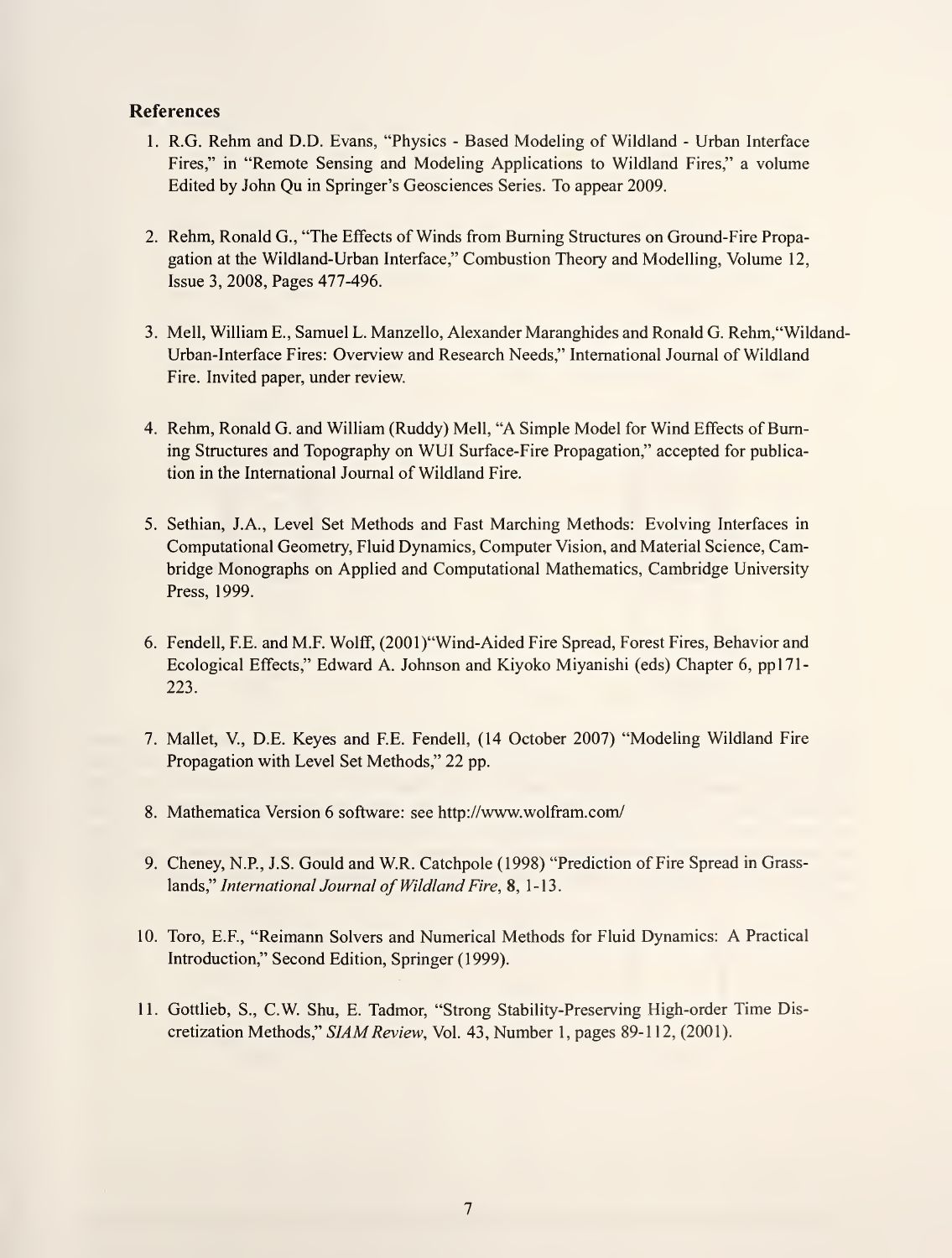

Figure 1. LEFT: The progression of a wind-blown fire front from an initially circular fire is shown. The model is formulated as a two-dimensional Eulerian partial differential equation (PDE) and solved with a level-set methodology. For initial conditions, the front is taken to be circular with a radius of 10 m, centered at  $x = 0, y = 50$ . The scenario shows what might be expected during the growth of a spot fire when a steady wind is blowing in the positive y-direction.RIGHT: The same scenario as shown on the left, except that these results were obtained using the Lagrangian formulation for the front progression and solving the resulting ordinary differential equations (ODEs) by the method of lines (MOL).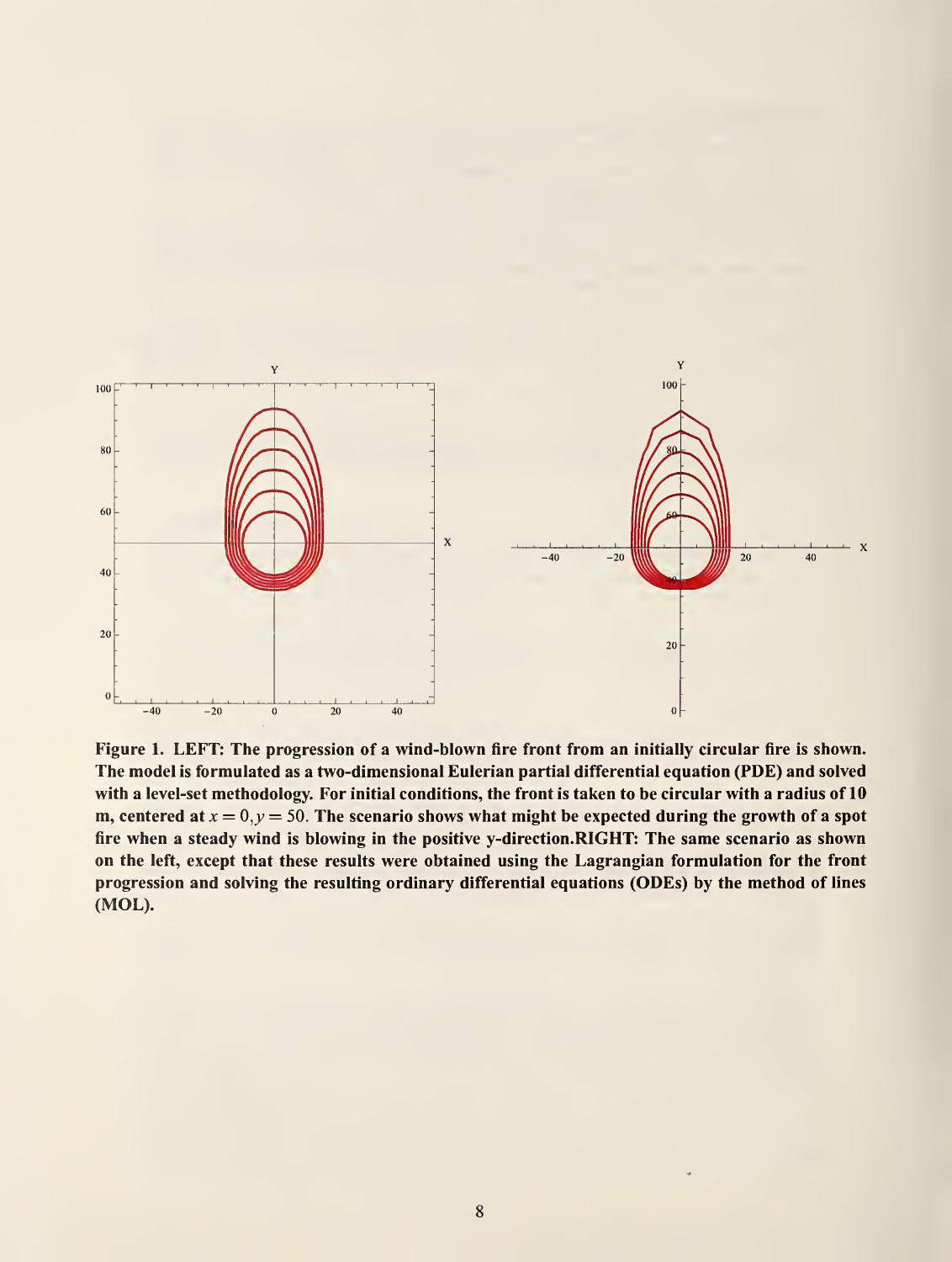

Figure 2. Comparison of the solutions obtained by the two methods, initially and every six seconds.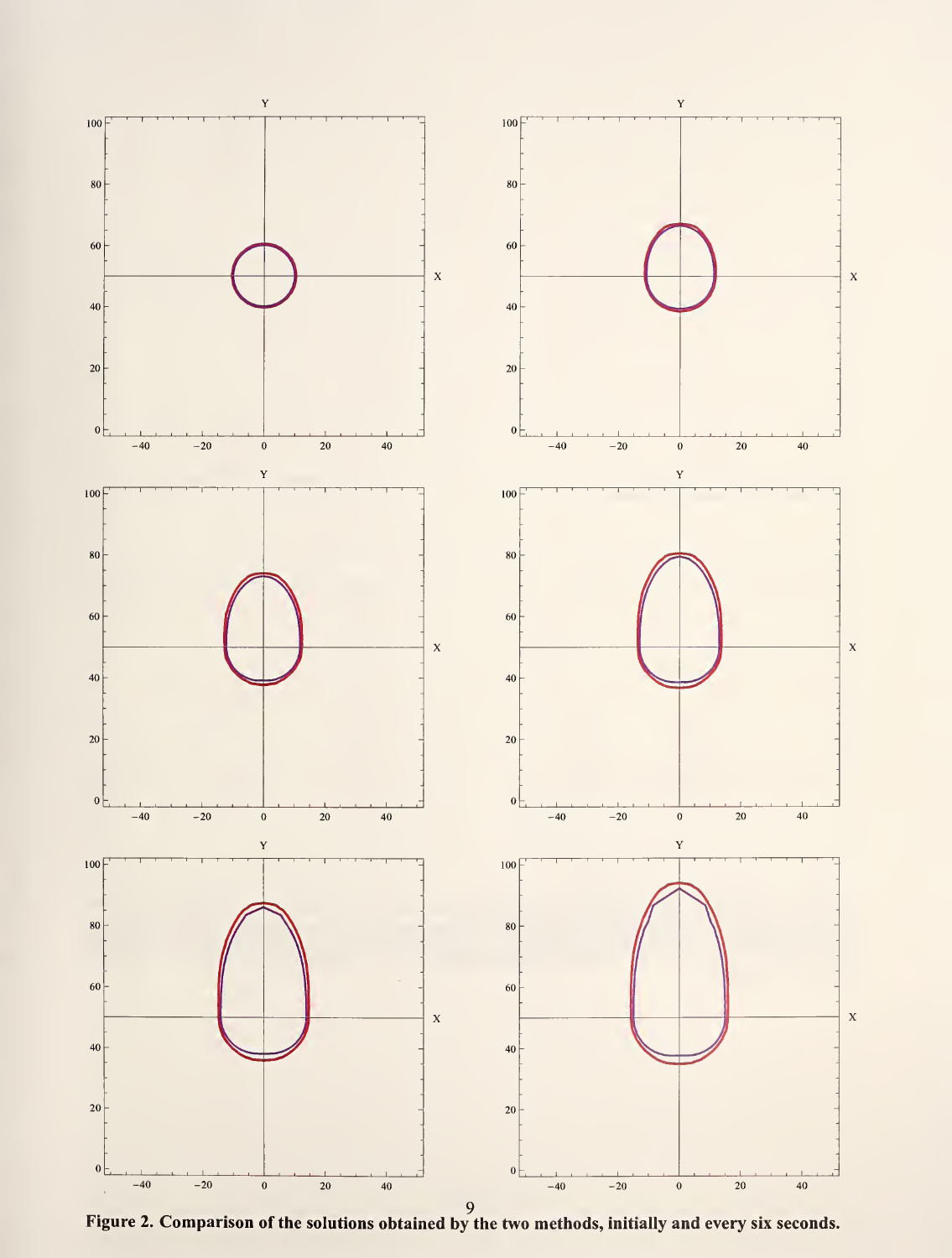

Figure 3. Four frames from a level-set simulation of the merger of two fire fronts, one a straight-line front progressing normal to itself in the positive y-direction, and the other generated from a spot fire ahead of the line fire. The order of the frames is upper left first, upper right second, lower left third and lower right last.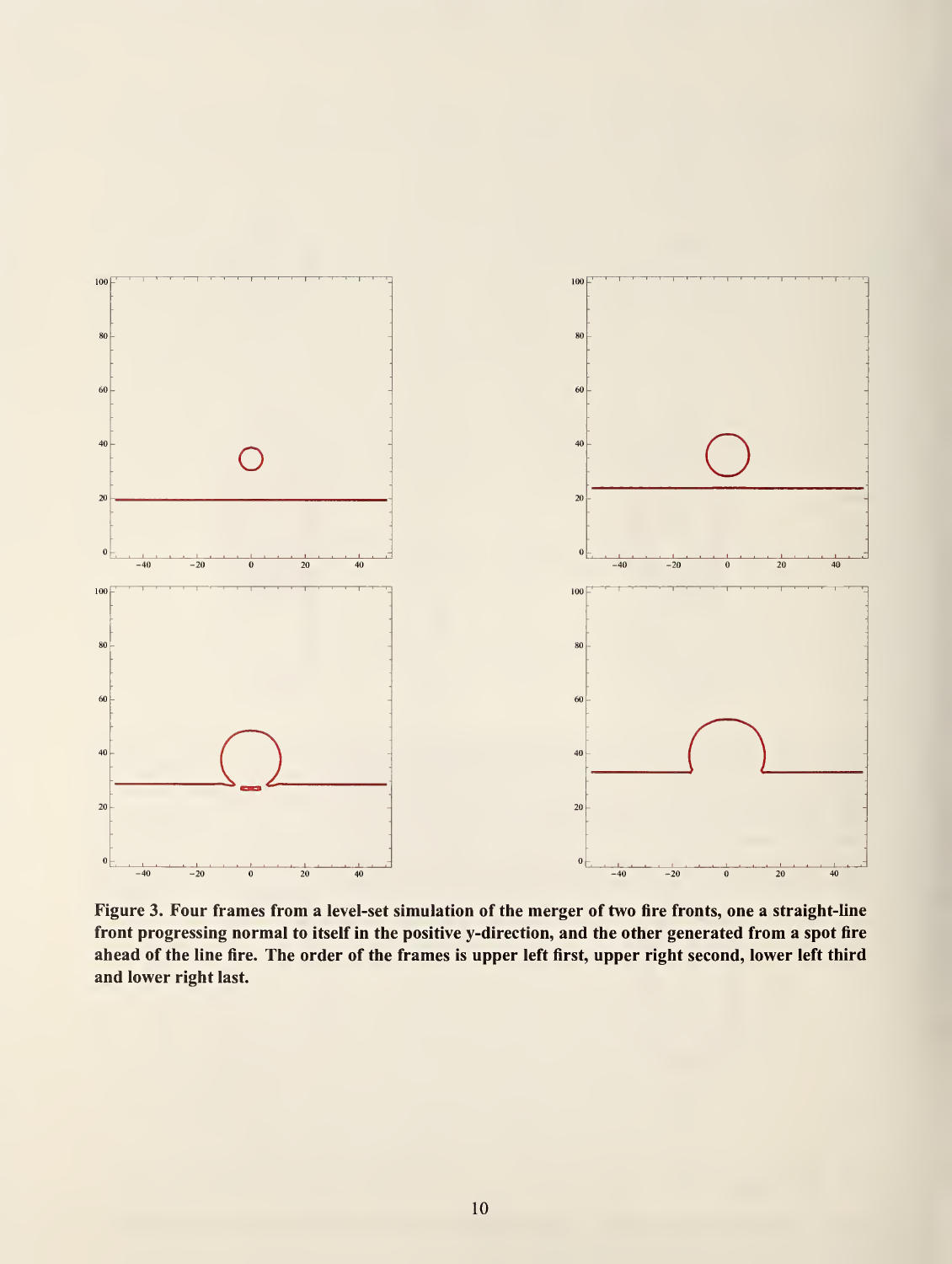

Figure 4. Four frames from a level-set simulation of the merger of three fire fronts, producing an island or a pocket of unburned fuel, which is subsequently consumed.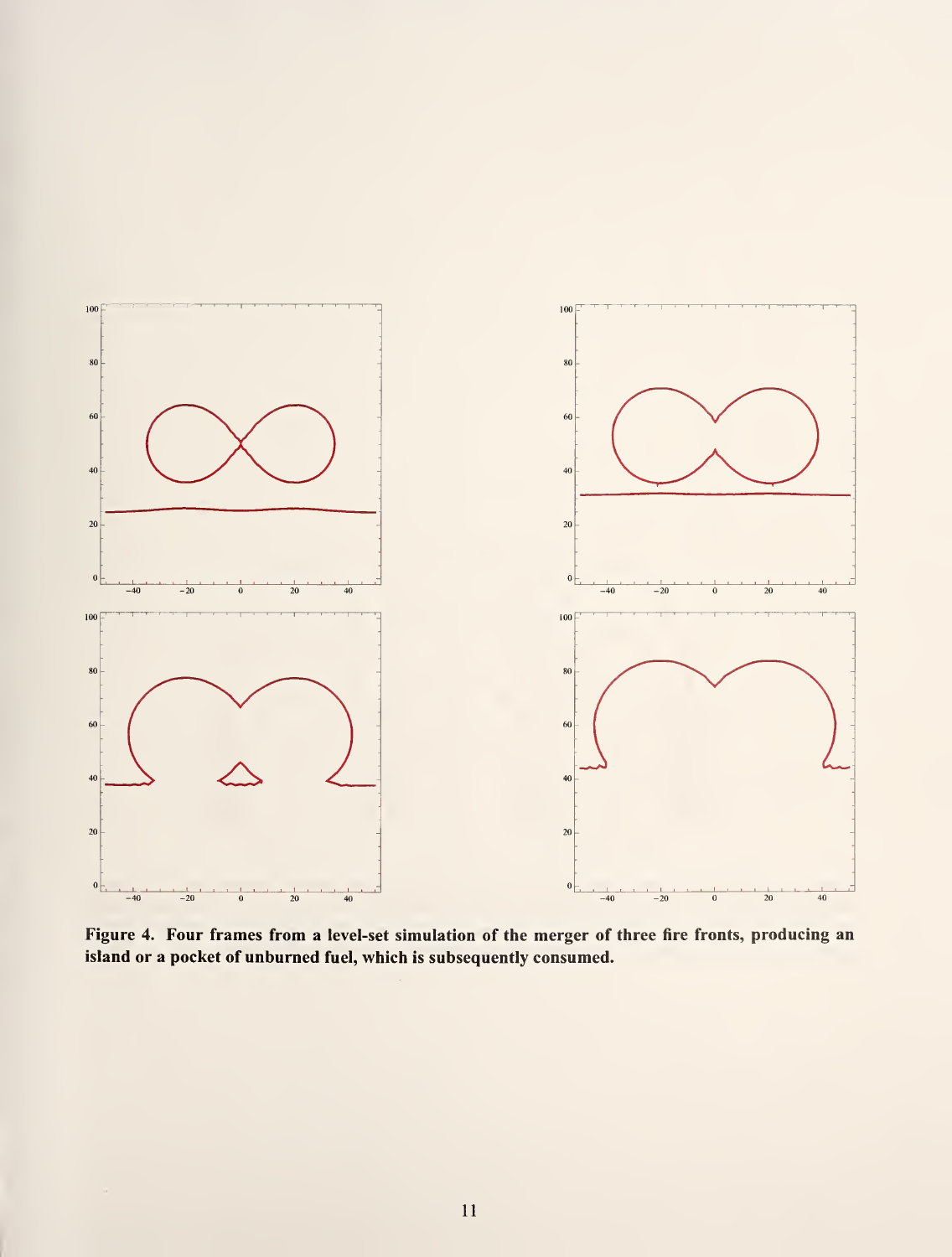

Figure 5. A wind-driven fire front shown at four times during the level-set simulation. The front is initially generated by 3 circular fire fronts placed symmetrically with respect to x. The head of each circular front propagates in the direction of the wind, while the flanks propagate laterally and merge into a single front. For this simulation, the ambient wind is 3 m/s in the y-direction.